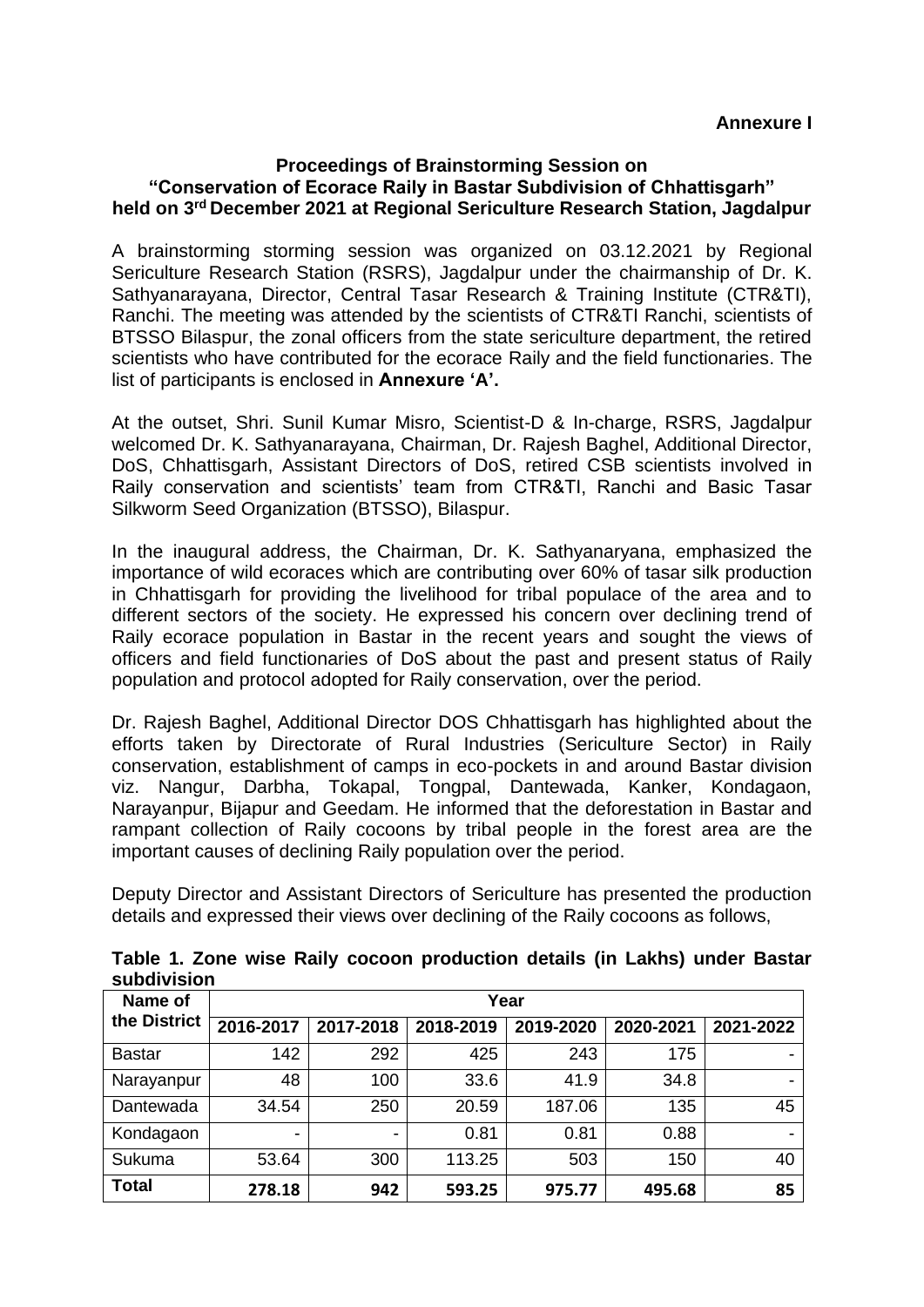# **Shri Jayapal Bariha, Deputy Director of sericulture, Bastar**

• The main cause for the declining of Raily population may be due to erratic emergence, raise in temperature and deforestation.

# **Shri. Inder Kumar Bagri, Assistant Director of sericulture, Narayanpur**

- Climate change & global warming are the reasons for the declining trend.
- More than 35% of erratic emergence of Raily moths has been observed during the month of May-June in the conservation camp.
- Uncontrolled collection of Raily cocoons by tribal people from the forest.

## **Shri. Daya Shankar Sahu, Assistant Director of sericulture, Dantewada**

- Reduction of budget allotted by state government for Raily ecorace conservation due to corona pandemic crisis.
- Two methods followed in the Raily conservation process taken up by them as release of eggs in Sal leaf cups and release of moths.
- Pest and disease incidence has not been observed except red ants in the forest causing loss to the young age worms and loss due to predators viz. monkey, squirrel, crow, bats, owls etc., due to shrinking of forest coverage in Bastar.

### **Shri. K.K Dash, Assistant Director of sericulture, Kanker**

- The cocoon availability is less in the area due to acute deforestation and over collection of cocoons.
- Surplus cocoons from Jagadalpur area are being used for the conservation process.

#### **Shri. Ram Surat Beck, Assistant Director of sericulture, Bijapur**

• Decreased food plant population and non-availability of *Shorea robusta* in the forest range for the conservation of Raily ecorace is also a factor for declining of the population.

Sri. Sunil Kumar Misro, presented, "Status of Raily Ecorace Conservation in Bastar, Chhattisgarh". He presented the five conservation methods viz. 1. Release of seed cocoons 2. Release of moths 3. Release of gravid moths 4, Release of eggs in sal leaf cups and 5. Release of worms in the place of conservation. Conservation methods (3 & 4) are considered as best methods and should be used for the conservation of Raily ecorace. He also emphasized about the importance of Chaiti crop and reduction of Raily population after discontinuing Chaiti crop. Further he presented the awareness activities taken up in the adjacent villages to educate the people for controlled collection. He presented the following current problems in Raily ecorace conservation.

- Reduction of *S. robusta* due to deforestation and industrialization resulting in decrease of Raily habitat.
- Overexploitation of Raily ecorace by the collection of cocoons and intruding into their econiche.
- Lack of community awareness on Raily conservation among the people.
- Transferring of unaccountable cocoons to weaving clusters in other parts of Chhattisgarh and Jharkhand through weekly markets.
- Damaging of cocoons by the predators viz. monkey, squirrel, crow, bats, etc.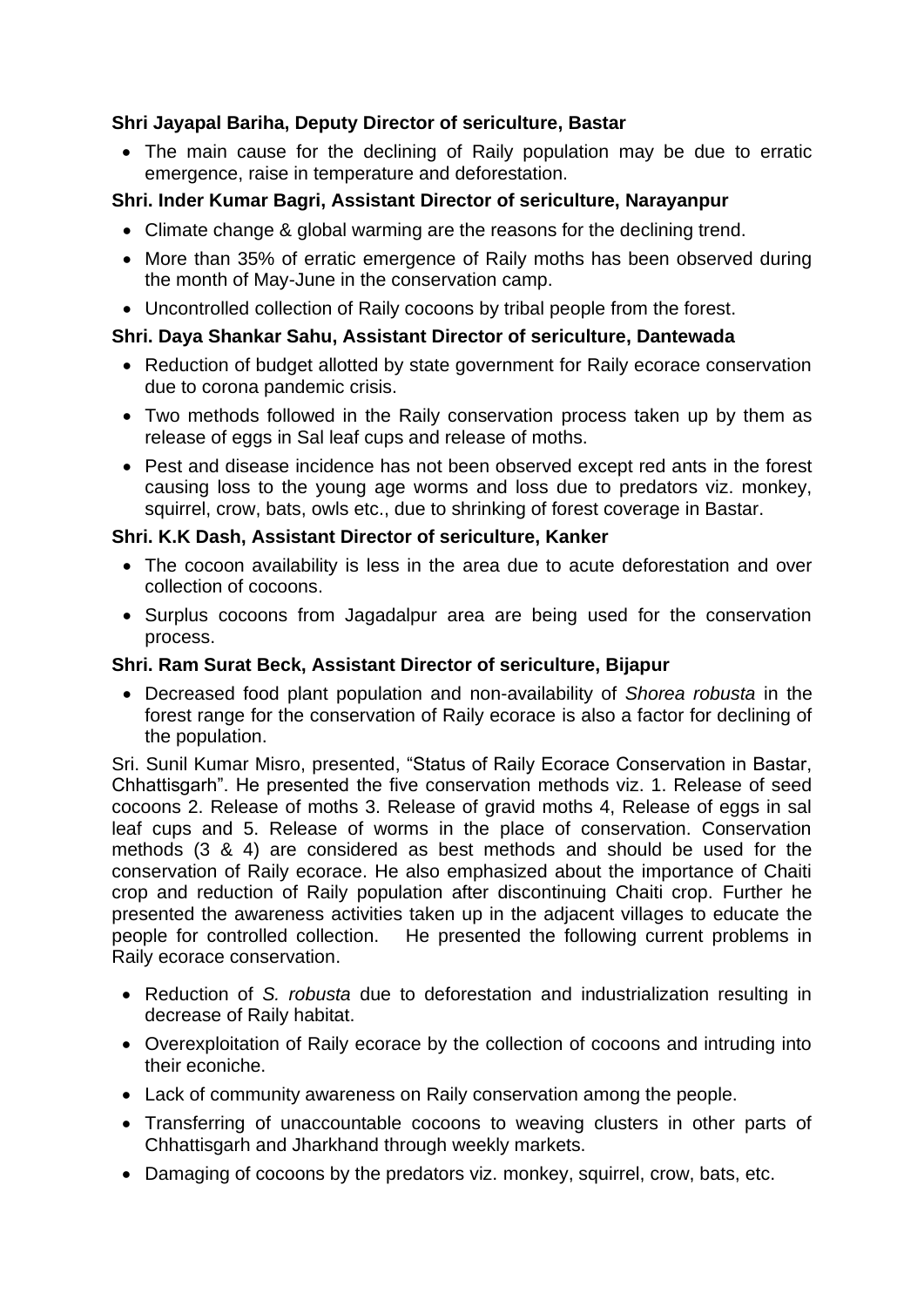• Mortality in the young larval stage is more because of red ants infestation.

Dr. K. Sathyanaryana, Chairman, has requested the retired CSB scientists to give their views and suggestions regarding the improvement of Raily ecorace population in Bastar and accordingly scientists given their view as follows.

### **Dr. G. S. Yadav**

- Since 35% of population is seen as an erratic emergence, pagoda devises can be used for its control.
- Steps have to be taken for including tropical tasar silkworm under Wildlife Protection Act 1972 to conserve it as per the practices going on for other endangered species by GOI through Protected Areas like National Parks, Sanctuaries, Conservation Reserves and Community Reserves. etc.
- Release of eggs in sal leaf cups has to be followed instead of transferring the gravid moths in Tokana (moth transferring basket) to the deep forest by giving stress.

### **Dr. K. V. S. Rao**

- Conservation methods have to be followed for the conservation of insects similar to wild animals.
- Conservation programme has to be taken for both Chaiti and Bhado crops of Raily. There should be specific releasing period and periodic reevaluation of conservation methods to develop a sustainable model as climate change is a dynamic process which changes constantly with period of time.
- Among 42 forest ranges available in Bastar, 21 forest ranges are found to be suitable for Raily conservation. Hence, extensive survey has to be taken in those 21 forest ranges at eastern plateau of Bastar division starting from north to south.
- Stifling of unemerged cocoons has to be avoided due to its univoltine behaviour.

#### **Dr. S. K. Patnaik**

• Improve the conservation by increasing the number of camps with limited number of Raily cocoons, instead of more cocoons in a single camp i.e., one camp with 1,00,000 cocoons can be replaced by five camps @ 20,000 cocoons in the same forest range.

Later, scientists came from CTR&TI, Ranchi and BTSSO, Bilaspur expressed the following views.

#### **Dr. I. G. Prabhu**

- New eco-pockets without any human interference have to be explored with the help of GIS technology.
- Camps have to be established in the core zone of Bastar with the help of District/Divisional Forest Officer (DFO) to overcome the stress on moths while releasing inside the forest.
- Complete case study has to be performed with past 15 years data over various parameters influenced the Raily population.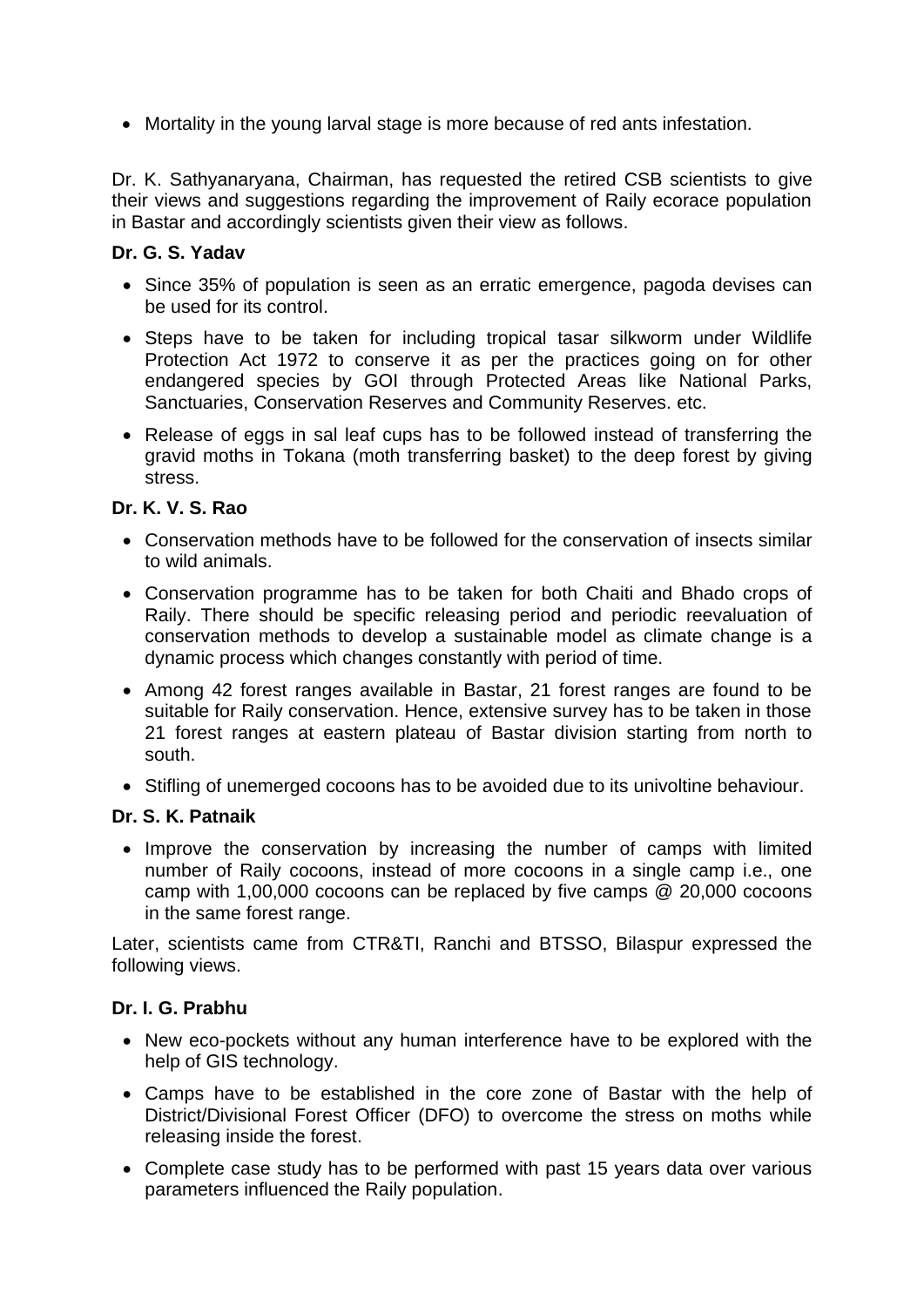### **Dr. H. S. Gadad**

• Number of camps has to be increased with Pagoda where there is less human interference.

### **Dr. Thirupam Reddy**

• Complete surveillance on disease, pests and predators inside the forest over Raily population has to be performed to know the impact of biotic stress on the biotic potentiality of ecorace.

#### **Dr. J. Binkadakatti**

• Awareness programmes and community education have to be organized for the tribal people to understand the importance of conservation of Raily population inside the forest to check complete collection of cocoons.

### **Dr. H. Nadaf**

• Include other organizations involved in wild life conservation in the Raily conservation programme.

### **Dr. Vishaka**

• Among 19 suitable ecopockets of Raily ecorace, only seven ecopockets have been utilized for conservation. Hence, further conservation programme may be conducted in the remaining ecopockets.

#### **Mr. Rehman**

• A pyramid shape pagoda device has to be developed for the preservation of Raily cocoons in the conservation zone.

After detailed deliberations, in his concluding remarks Dr. Rajesh Baghel, Additional Director, DOS Chhattisgarh stated that –

- Multiplication of the ecorace of a certain ecopocket should not be transferred to other ecopockets
- The 21 ecopockets need to be explored by taking further studies
- The scientific tools to be analyzed and refined from the available crude methods
- Plant population is to be supplemented with the food plants wherever deforestation is noticed
- Human interaction during the conservation process is to be restricted to the minimum
- As after stopping the conservation programme of Chaiti crop from 2012, the population of Raily ecorace has started to decrease, he advised to initiate the same in the coming years.

Dr. K. Sathyanaryana, Chairman in his concluding remarks suggested the following recommendations to boost the conservation process:

• During conservation camps, since 35% of population would emerge erratically, to avoid population loss, the said eratically emerged moths in the pagoda devises/ nylon nets should be utilized for the release in core areas.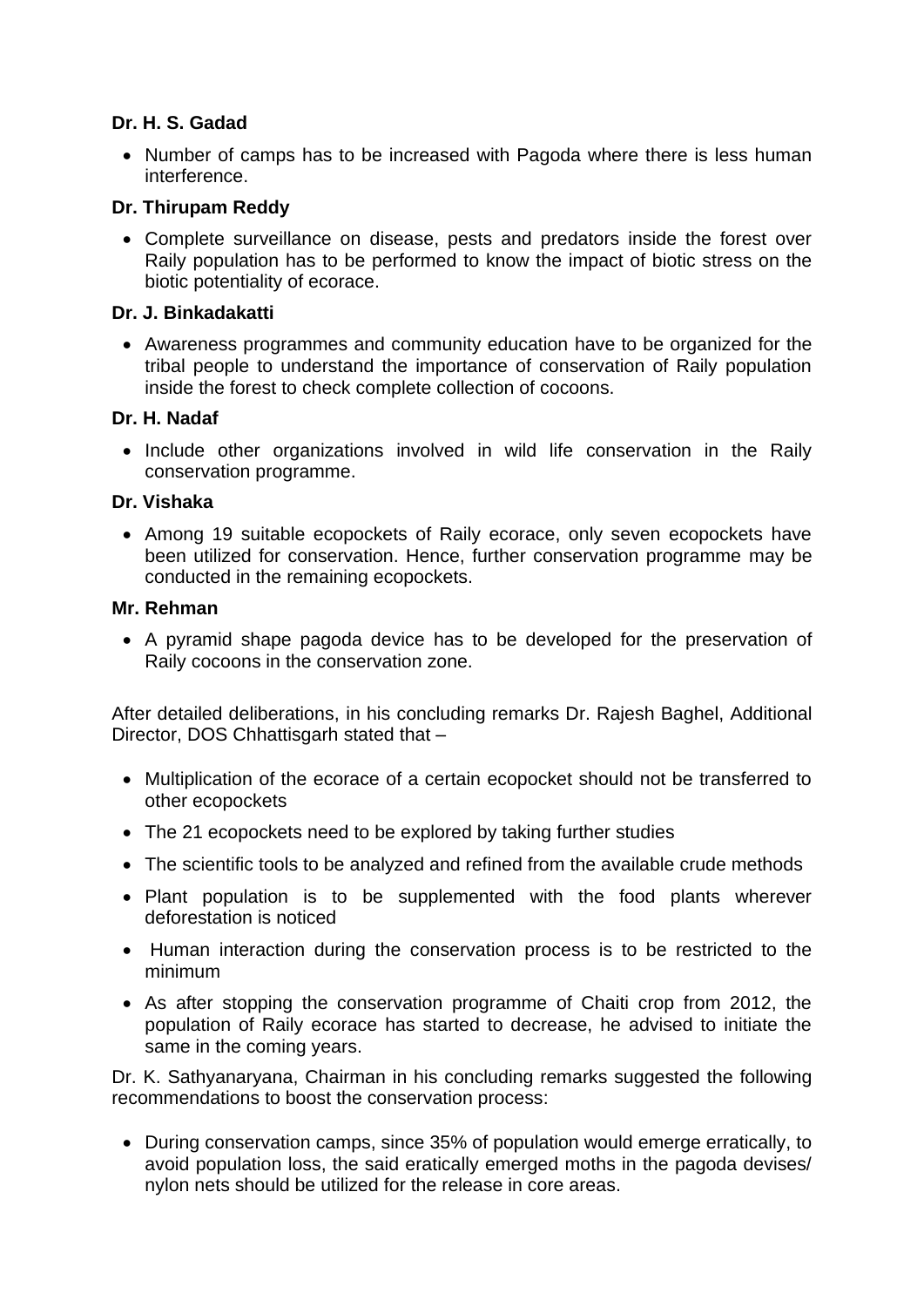- To reduce the size of each camp from 1 lakh to about 25000 and increase the number of locations of release for better proliferation.
- Camps to be established minimum 5-10 kms inside the forest to overcome the human interference and stress (as at present camps are being conducted almost in the road side) while carrying the gravid moths to release inside the forest.
- New ecopockets without any human interference to be identified for further establishment of camps.
- New camps with Pagoda to be established in the core zone of Bastar with the help of forest department.
- Community education, motivation and activity programme for the tribal people should be taken up by involving CRPs, VSSs, TVSs, VFCs, other NGOs, etc., for conservation and avoid over collection beyond threshold level of 70%.
- Market intelligence survey to be taken up with details of source of arrival of cocoons and also to understand quantum of cocoons exploited/ maraketed for reeling in other reeling/ weaving pockets.
- Extensive survey to be conducted in all the 21 forest ranges of Bastar, suitable for Raily ecorace to analyze the availability of Raily population and also to take up complete surveillance on disease, pests and predators in the Raily population in the conservation pockets.
- Studies on size of Tokana (bamboo basket) to be standardized to reduce the stress during the release of gravid moths inside the forest.
- Leaf cups with eggs have to be plugged over the trees at the height of at least 15 to 20 feet above ground level to overcome the attack by predators and efficient feeding of leaves.
- Tribal co-operative marketing development federation of India Limited (TRIFED) to be involved in the marketing of Raily cocoons.
- Pyramid system of Pagoda device to be adopted for the preservation of cocoons in the camp to provide proper space and protection from predators.
- RSRS Jagadalpur to associate with the Raily ecorace conservation on a regular basis and to take up pilot studies in the above areas.
- . To appraise the DOS, Chhattisgarh on the recommendations of the Brainstorming Workshop for further follow-up and support from Govt. of Chhattisgarh.

The meeting ended with a vote of thanks by Sri. Sunil Kumar Misro, Scientist-D & Incharge, RSRS, Jagdalpur.

Place: Ranchi Date: 10.12.2021

(Dr. K. Sathyanarayana) Director